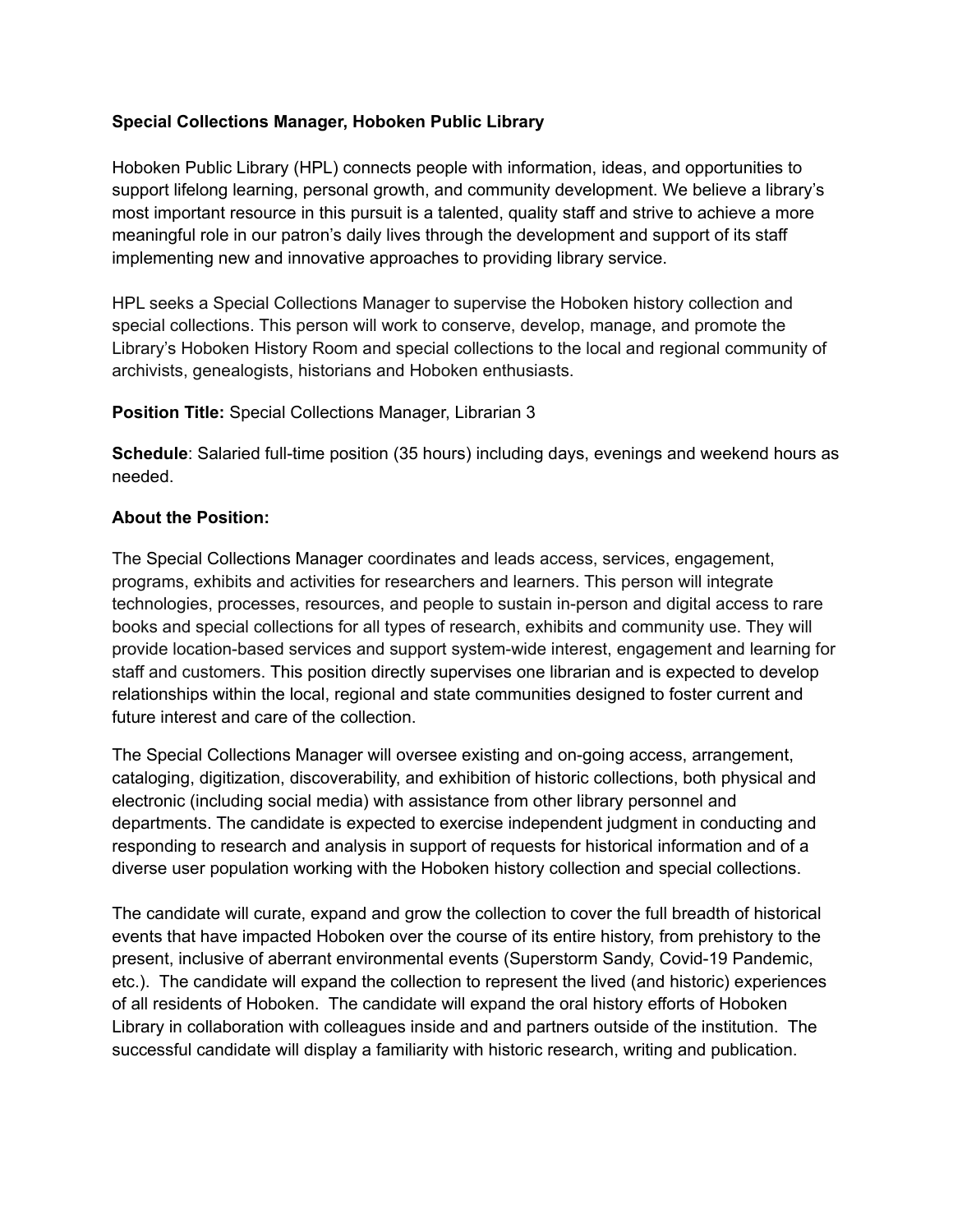The successful candidate should possess strong service orientation, professional boundaries and ethics, calm demeanor; excellent communication skills; have supervisory experience; an understanding of the role of libraries and librarians in expanding community access to resources and collections and the ability to perform both independently and as a team member. They will bring a strong equity lens to the development and delivery of collections and services.

The position would serve the residents at all library branches and throughout the community and will require flexibility in terms of placement and assignments. Traveling to multiple locations throughout the city will be required.

## **Essential Job Functions**

- Guides the identification, cataloging, appraisal, maintenance, acquisition, and storage for all materials of lasting value for the Hoboken Library History Collection and the local community;
- Creates documentation about the content of, and procedures relating to, special collections;
- Performs condition assessments of library materials and coordinates priorities for conservation, digitization, and/or reformatting of historically important, heritage items or collections in conjunction with the Information Services Manager;
- Recommends and develops policies for collections care, and preservation that define the process of description, handling, access methods, and security based on sound special collections management principles;
- Develops, coordinates and manages volunteer relationships to support community-driven programs, services, and enhancements to visitor experiences;
- Builds and maintains relationships within the local, state, and national institutions and rare book communities; establishes liaisons, facilitates relationships with other libraries, agencies, and volunteer groups to build community partnerships for effective service;
- Guides and follows policy in the selection and accessioning or deaccessioning of materials that may have continuing legal, historical, or monetary value to the Library;
- Ensures adherence to national, state, and internal practices and standards for special collection policies and procedures that govern intellectual access and control;
- Applies equity principles and practices to the development and delivery of collections and services in order to broaden access, representation, understanding and awareness.

# QUALIFICATIONS

# **Education:**

Master's degree in Library or Information Science from an ALA accredited institution and New Jersey State Certification as a Librarian. Additional academic study in history or closely related fields is highly desirable. Record of publications or conference participation that foregrounds candidate's professional experience in special collections research preferred.

# **Professional Knowledge and Experience:**